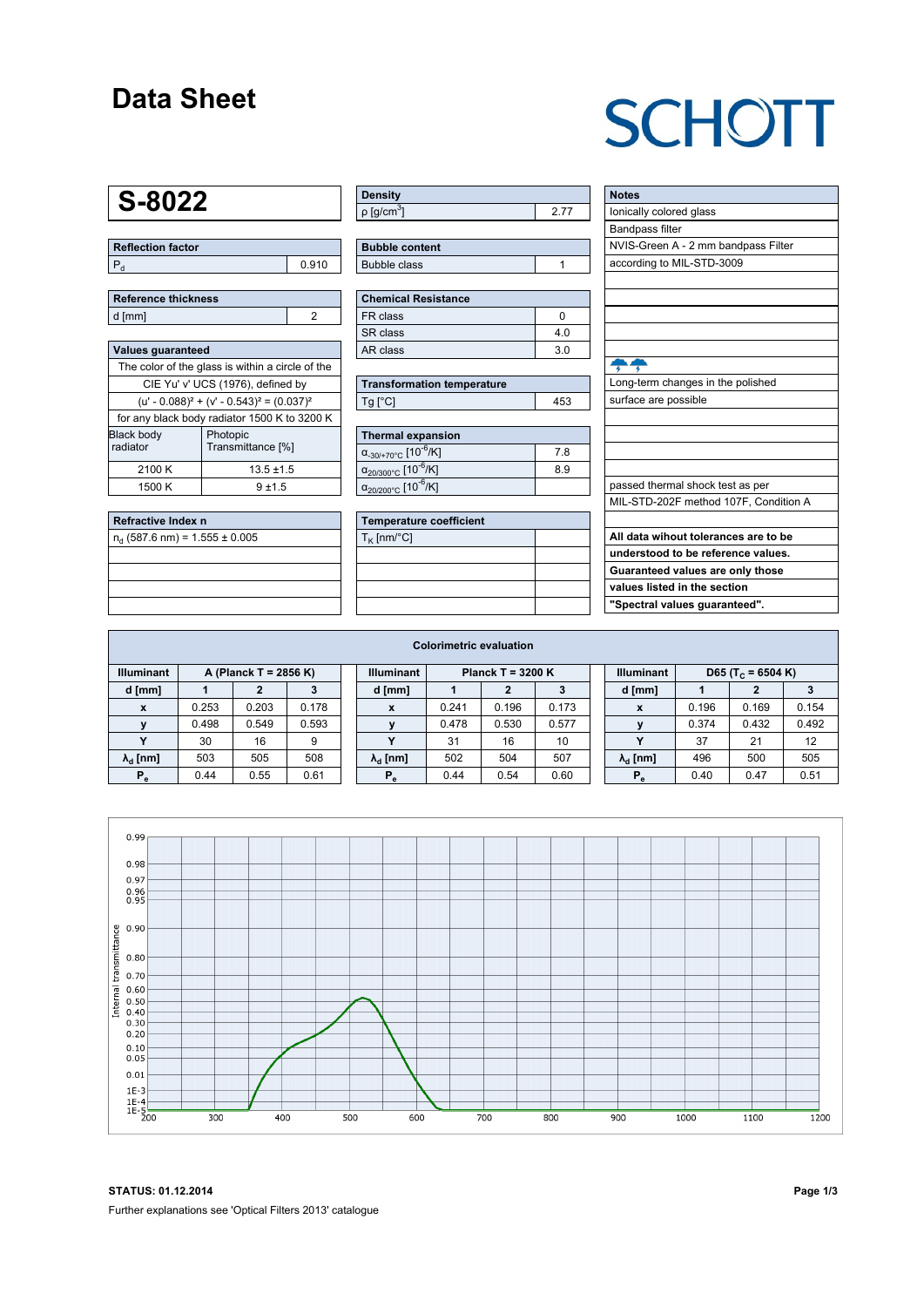### **S-8022**

## **SCHOTT**



| Internal transmittance $\tau_i$ at reference thickness d = 2 mm<br>The internal transmittance values, tabulated and graphically represented, are reference values only |                     |                |                     |                |                |                |                     |                |                              |                |                              |
|------------------------------------------------------------------------------------------------------------------------------------------------------------------------|---------------------|----------------|---------------------|----------------|----------------|----------------|---------------------|----------------|------------------------------|----------------|------------------------------|
| $\lambda$ [nm]                                                                                                                                                         | $\tau_i$            | $\lambda$ [nm] | $\tau_i$            | $\lambda$ [nm] | $\tau_i$       | $\lambda$ [nm] | $\tau_i$            | $\lambda$ [nm] | $\tau_i$                     | $\lambda$ [nm] | $\tau_i$                     |
| 200                                                                                                                                                                    | $< 10^{-5}$         | 500            | 0.448               | 800            | $< 10^{-5}$    | 1100           | $< 10^{-5}$         | 2200           | 0.345                        | 3700           | $5.8 \cdot 10^{-2}$          |
| 210                                                                                                                                                                    | $< 10^{-5}$         | 510            | 0.505               | 810            | $< 10^{-5}$    | 1110           | $< 10^{-5}$         | 2250           | 0.387                        | 3750           | $5.5.10^{2}$                 |
| 220                                                                                                                                                                    | $< 10^{-5}$         | 520            | 0.531               | 820            | $< 10^{-5}$    | 1120           | $< 10^{-5}$         | 2300           | 0.429                        | 3800           | $4.4 \cdot 10^{-2}$          |
| 230                                                                                                                                                                    | $< 10^{-5}$         | 530            | 0.512               | 830            | $< 10^{-5}$    | 1130           | $< 10^{-5}$         | 2350           | 0.469                        | 3850           | $3.1 \cdot 10^{-2}$          |
| 240                                                                                                                                                                    | $< 10^{-5}$         | 540            | 0.443               | 840            | $< 10^{-5}$    | 1140           | $< 10^{-5}$         | 2400           | 0.506                        | 3900           | $1.9.10^{-2}$                |
| 250                                                                                                                                                                    | $< 10^{-5}$         | 550            | 0.337               | 850            | $< 10^{-5}$    | 1150           | $< 10^{-5}$         | 2450           | 0.538                        | 3950           | $9.3 \cdot 10^{-3}$          |
| 260                                                                                                                                                                    | $< 10^{-5}$         | 560            | 0.220               | 860            | $< 10^{-5}$    | 1160           | $< 10^{-5}$         | 2500           | 0.562                        | 4000           | $3.7 \cdot 10^{-3}$          |
| 270                                                                                                                                                                    | $< 10^{-5}$         | 570            | 0.120               | 870            | $< 10^{-5}$    | 1170           | $< 10^{-5}$         | 2550           | 0.577                        | 4050           | $1.\overline{3.10^{-3}}$     |
| 280                                                                                                                                                                    | $< 10^{-5}$         | 580            | $5.3 \cdot 10^{-2}$ | 880            | $< 10^{-5}$    | 1180           | $< 10^{-5}$         | 2600           | 0.590                        | 4100           | $4.6 \cdot 10^{-4}$          |
| 290                                                                                                                                                                    | $< 10^{-5}$         | 590            | $1.7 \cdot 10^{-2}$ | 890            | $< 10^{-5}$    | 1190           | $< 10^{-5}$         | 2650           | 0.602                        | 4150           | $1.8\cdot 10^{-4}$           |
| 300                                                                                                                                                                    | $< 10^{-5}$         | 600            | $4.7 \cdot 10^{-3}$ | 900            | $< 10^{-5}$    | 1200           | $< 10^{-5}$         | 2700           | 0.606                        | 4200           | $8.4 \cdot 10^{-5}$          |
| 310                                                                                                                                                                    | $< 10^{-5}$         | 610            | $9.9.10^{-4}$       | 910            | $< 10^{-5}$    | 1250           | $< 10^{-5}$         | 2750           | 0.571                        | 4250           | $5.4 \cdot 10^{-5}$          |
| 320                                                                                                                                                                    | $< 10^{-5}$         | 620            | $1.6 \cdot 10^{-4}$ | 920            | $< 10^{-5}$    | 1300           | $< 10^{-5}$         | 2800           | 0.374                        | 4300           | $4.8 \cdot 10^{-5}$          |
| 330                                                                                                                                                                    | $< 10^{-5}$         | 630            | $2.1 \cdot 10^{-5}$ | 930            | $< 10^{-5}$    | 1350           | $< 10^{-5}$         | 2850           | 0.213                        | 4350           | $5.8 \cdot 10^{-5}$          |
| 340                                                                                                                                                                    | $< 10^{-5}$         | 640            | $< 10^{-5}$         | 940            | $< 10^{-5}$    | 1400           | $< 10^{-5}$         | 2900           | 0.142                        | 4400           | $7.8 \cdot 10^{-5}$          |
| 350                                                                                                                                                                    | $< 10^{-5}$         | 650            | $< 10^{-5}$         | 950            | $< 10^{-5}$    | 1450           | $< 10^{-5}$         | 2950           | 0.107                        | 4450           | $1.0.10^{4}$                 |
| 360                                                                                                                                                                    | $5.7 \cdot 10^{-4}$ | 660            | $< 10^{-5}$         | 960            | $< 10^{-5}$    | 1500           | $2.4 \cdot 10^{-5}$ | 3000           | $8.6 \cdot 10^{-2}$          | 4500           | $1.4 \cdot 10^{-4}$          |
| 370                                                                                                                                                                    | $5.2 \cdot 10^{-3}$ | 670            | $< 10^{-5}$         | 970            | $< 10^{-5}$    | 1550           | $1.6 \cdot 10^{-4}$ | 3050           | $7.1 \cdot 10^{-2}$          | 4550           | $2.0\cdot\overline{10^{-4}}$ |
| 380                                                                                                                                                                    | $1.8 \cdot 10^{-2}$ | 680            | $< 10^{-5}$         | 980            | $< 10^{-5}$    | 1600           | $7.4 \cdot 10^{-4}$ | 3100           | $5.9.10^{2}$                 | 4600           | $3.0 \cdot 10^{-4}$          |
| 390                                                                                                                                                                    | $4.0 \cdot 10^{-2}$ | 690            | $< 10^{-5}$         | 990            | $< 10^{-5}$    | 1650           | $2.5 \cdot 10^{-3}$ | 3150           | $5.0 \cdot 10^{-2}$          | 4650           | $5.2 \cdot 10^{-4}$          |
| 400                                                                                                                                                                    | $6.5 \cdot 10^{-2}$ | 700            | $< 10^{-5}$         | 1000           | $< 10^{-5}$    | 1700           | $6.9.10^{-3}$       | 3200           | $4.4 \cdot 10^{-2}$          | 4700           | $9.0 \cdot 10^{-4}$          |
| 410                                                                                                                                                                    | $9.6 \cdot 10^{-2}$ | 710            | $< 10^{-5}$         | 1010           | $< 10^{-5}$    | 1750           | $1.6 \cdot 10^{-2}$ | 3250           | $3.9.10^{2}$                 | 4750           | $1.4 \cdot 10^{-3}$          |
| 420                                                                                                                                                                    | 0.120               | 720            | $< 10^{-5}$         | 1020           | $< 10^{-5}$    | 1800           | $3.1 \cdot 10^{-2}$ | 3300           | $3.7 \cdot 10^{-2}$          | 4800           | $2.0 \cdot 10^{-3}$          |
| 430                                                                                                                                                                    | 0.141               | 730            | $< 10^{-5}$         | 1030           | $< 10^{-5}$    | 1850           | $5.3 \cdot 10^{-2}$ | 3350           | $3.6 \cdot 10^{-2}$          | 4850           | $2.6 \cdot 10^{-3}$          |
| 440                                                                                                                                                                    | 0.163               | 740            | $< 10^{-5}$         | 1040           | $< 10^{-5}$    | 1900           | $8.3 \cdot 10^{-2}$ | 3400           | $3.6 \cdot 10^{-2}$          | 4900           | $3.0.10^{-3}$                |
| 450                                                                                                                                                                    | 0.188               | 750            | $< 10^{-5}$         | 1050           | $< 10^{-5}$    | 1950           | 0.120               | 3450           | $3.7 \cdot 10^{-2}$          | 4950           | $3.0 \cdot 10^{-3}$          |
| 460                                                                                                                                                                    | 0.221               | 760            | $< 10^{-5}$         | 1060           | $< 10^{-5}$    | 2000           | 0.162               | 3500           | $4.0\cdot\overline{10^{-2}}$ | 5000           | $2.5 \cdot 10^{-3}$          |
| 470                                                                                                                                                                    | 0.262               | 770            | $< 10^{-5}$         | 1070           | $< 10^{-5}$    | 2050           | 0.207               | 3550           | $4.4 \cdot 10^{-2}$          | 5050           | $1.8 \cdot 10^{-3}$          |
| 480                                                                                                                                                                    | 0.316               | 780            | $< 10^{-5}$         | 1080           | $< 10^{-5}$    | 2100           | 0.255               | 3600           | $4.9\cdot 10^{-2}$           | 5100           | $1.0 \cdot 10^{-3}$          |
| 490                                                                                                                                                                    | 0.380               | 790            | $< 10^{-5}$         | 1090           | $\leq 10^{-5}$ | 2150           | 0.302               | 3650           | $5.4 \cdot 10^{-2}$          | 5150           | $4.6 \cdot 10^{-4}$          |